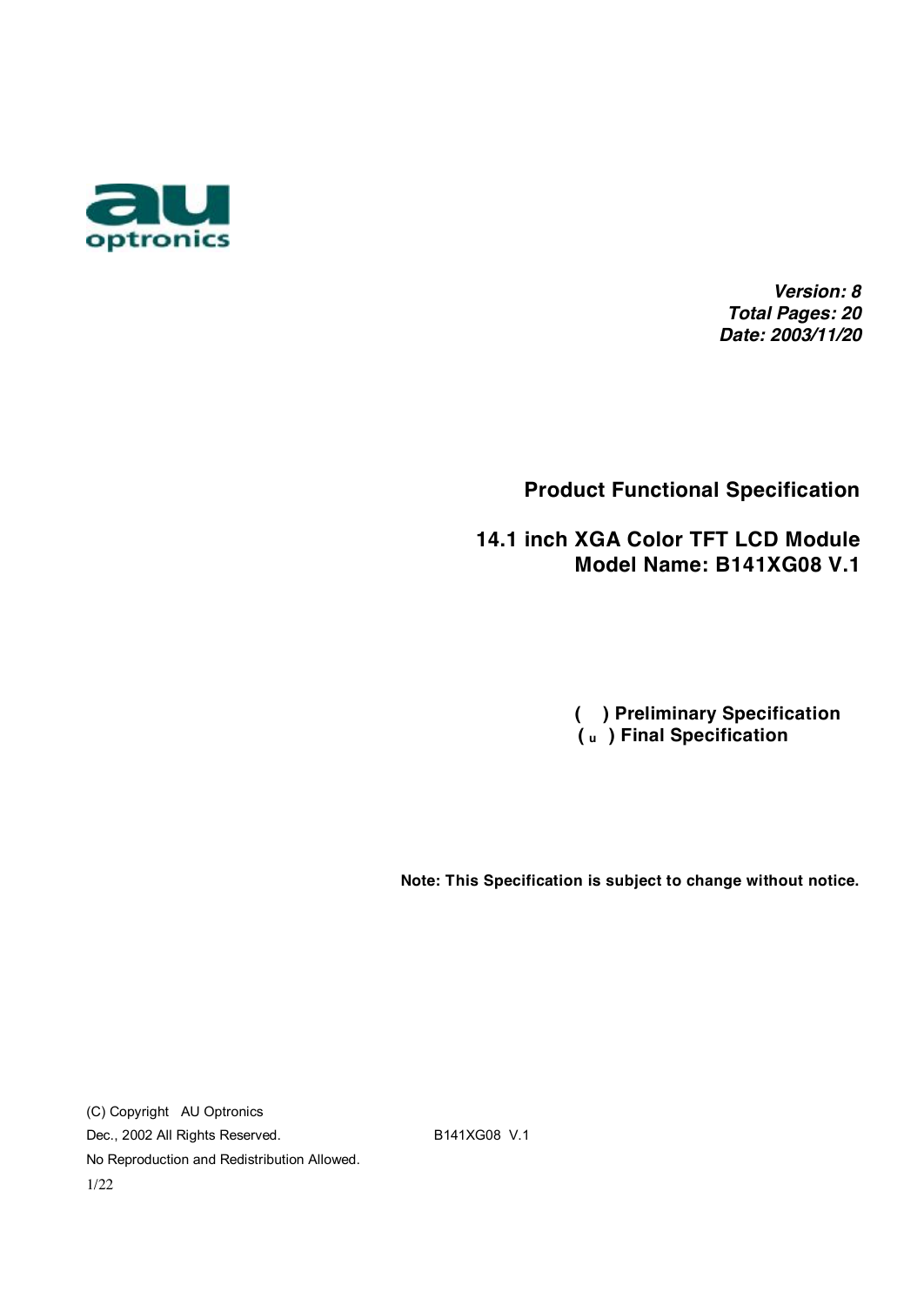## **Contents**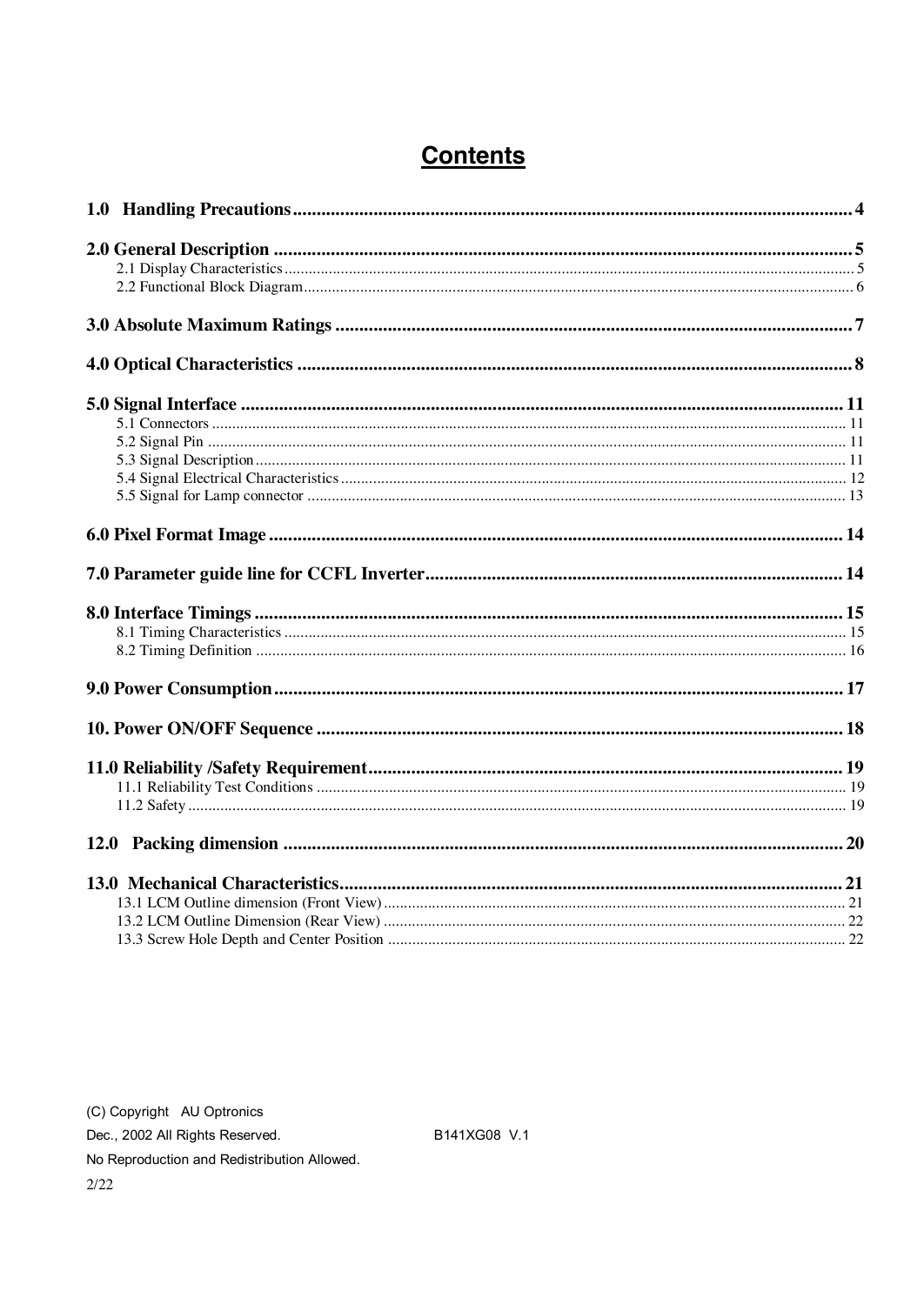# **II Record of Revision**

| Version and Date | Page           | Old description                                      | <b>New Description</b>                                                                                 | Remark              |
|------------------|----------------|------------------------------------------------------|--------------------------------------------------------------------------------------------------------|---------------------|
| V1. 2002/12/25   | All            | <b>First Release</b>                                 | <b>NA</b>                                                                                              |                     |
| V2. 2003/1/20    | 7              | <b>CCFL Ignition Voltage:</b><br>1400 Vrms           | <b>CCFL Ignition Voltage:</b><br>$1160(25^{\circ}C)$ Vrms                                              | Update              |
|                  | $\overline{7}$ | <b>Operating Humidity Min:</b><br>8 [%RH]            | Operating Humidity Min:<br>5 [%RH]                                                                     | Update              |
|                  | 8              | <b>Contrast Ratio</b><br>250 min., 300 typ.          | <b>Contrast Ratio</b><br>300 min., 350 typ.                                                            | Update              |
|                  | 13             | $DP-1$                                               | Modify DP-1 column                                                                                     | DP: Design<br>Point |
|                  | 17             | Vibration test: Sine<br>wave.2.16G                   | Vibration test: Sinusoidal<br>Vibration, 1.5G                                                          | Update              |
|                  | 18             | <b>Packing Dimension</b>                             | <b>Update Packing Drawing</b>                                                                          | Update              |
|                  | 19             | <b>Mechanical Characteristics</b>                    | <b>Add LCM Outline Dimension</b><br>(Rear View) and Screw Hole<br>Depth and Center Position<br>drawing | Add                 |
| V3. 2003/2/19    | 5              | <b>Typical Power Consumption</b><br>: 5.0W           | <b>Typical Power Consumption</b><br>: 5.3W                                                             | Update              |
| V4. 2003/2/26    | 5              | Weight: $400q$ typ.                                  | Weight: $420g$ Max.                                                                                    | Update              |
| V5. 2003/3/3     | 5              | Contrast Ratio: 350 typ. 300<br>min                  | Contrast Ratio: 300:1 typ. 250 Update<br>min                                                           |                     |
|                  | 8              | Uniformity : 13 point : 1.6                          | Uniformity: $13$ point: $1.5$                                                                          | Update              |
|                  | 17             | Maximum Side Mount Torque<br>2.0 kgf.cm              | Maximum Side Mount Torque<br>2.5 kgf.cm                                                                | Update              |
|                  | 19             | Lamp wire length: $60 +/-5$ mm                       | Lamp wire length $\div$ 100+/-5 mm                                                                     | Update              |
|                  | 19             | Screw position: 2.8 +/- 0.2 mm                       | Screw position: 2.8 +/- 0.3 mm                                                                         | Update              |
|                  | 20             | CN1 position and Screw<br>maximum length : 2.3 (typ) | CN1 position and Screw<br>maximum length: 2.3(max)                                                     | Update              |
|                  | 20             | Screw hole center location<br>from front surface:    | Screw hole center location<br>from front surface:                                                      | Update              |
|                  |                | $2.8 \pm 0.2$ mm                                     | $2.8 \pm 0.3$ mm                                                                                       |                     |
| V6. 2003/4/10    | $\mathbf{1}$   | B141XG08                                             | B141XG08 V.1                                                                                           | Update              |
| V7. 2003/8/11    | 8              | Response time<br>Rising: 15ms Falling: 10ms          | Response time<br>Rising: 10ms Falling: 15ms                                                            | Update              |
| V8 2003/11/20    |                | <b>Final Version</b>                                 |                                                                                                        |                     |

(C) Copyright AU Optronics

Dec., 2002 All Rights Reserved. B141XG08 V.1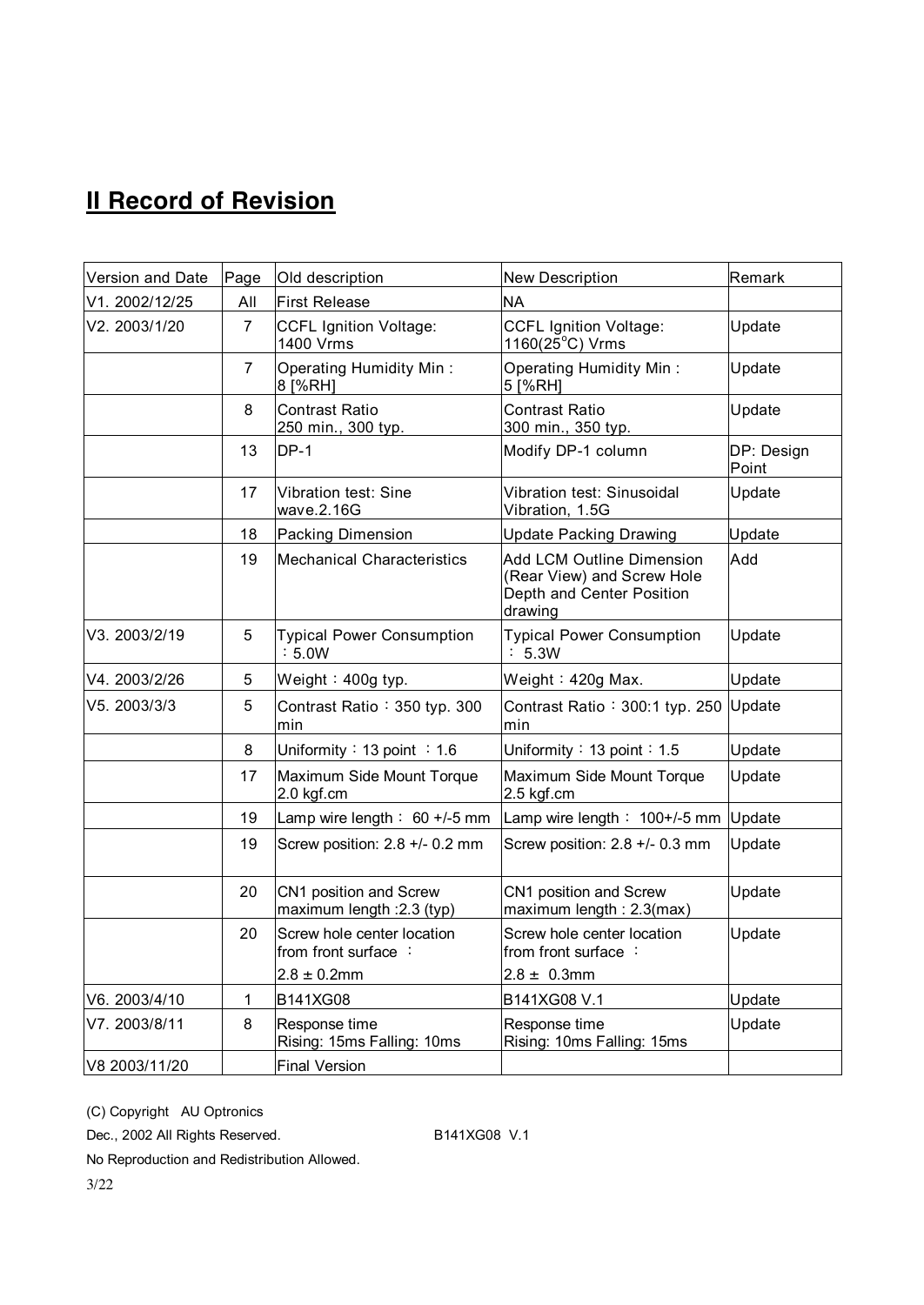# **1.0 Handling Precautions**

- 1) Do not press or scratch the surface harder than a HB pencil lead because the polarizers are very fragile and could be easily damaged.
- 2) Be sure to turn off power supply when inserting or disconnecting from input connector.
- 3) Wipe off water droplets or oil immediately. Long contact with the droplets may cause discoloration or spots.
- 4) When the panel surface is soiled, wipe it with absorbent cotton or other soft cloth.
- 5) Since the panel is made of glass, it may break or crack if dropped or bumped on hard surface.
- 6) Protect the module from static electricity and insure proper grounding when handling. Static electricity may cause damage to the CMOS Gate Array IC.
- 7) Do not disassemble the module.
- 8) Do not press the reflector sheet at the back of the module.
- 9) Avoid damaging the TFT module. Do not press the center of the CCFL Reflector when it was taken out from the packing container. Instead, press at the edge of the CCFL Reflector softly.
- 10) Do not rotate or tilt the signal interface connector of the TFT module when you insert or remove other connector into the signal interface connector.
- 11) Do not twist or bend the TFT module when installation of the TFT module into an enclosure (Notebook PC Bezel, for example). It should be taken into consideration that no bending/twisting forces are applied to the TFT module from outside when designing the enclosure. Otherwise the TFT module may be damaged.
- 12) Cold cathode fluorescent lamp in LCD contains a small amount of mercury. Please follow local regulations for disposal.
- 13) The LCD module contains a small amount of material that has no flammability grade, so it should be supplied by power complied with requirements of limited power source (2.11, IEC60950 or UL1950).
- 14) The CCFL in the LCD module is supplied with Limited Current Circuit (2.4, IEC60950 or UL1950). Do not connect the CCFL in Hazardous Voltage Circuit.

(C) Copyright AU Optronics Dec., 2002 All Rights Reserved. B141XG08 V.1 No Reproduction and Redistribution Allowed. 4/22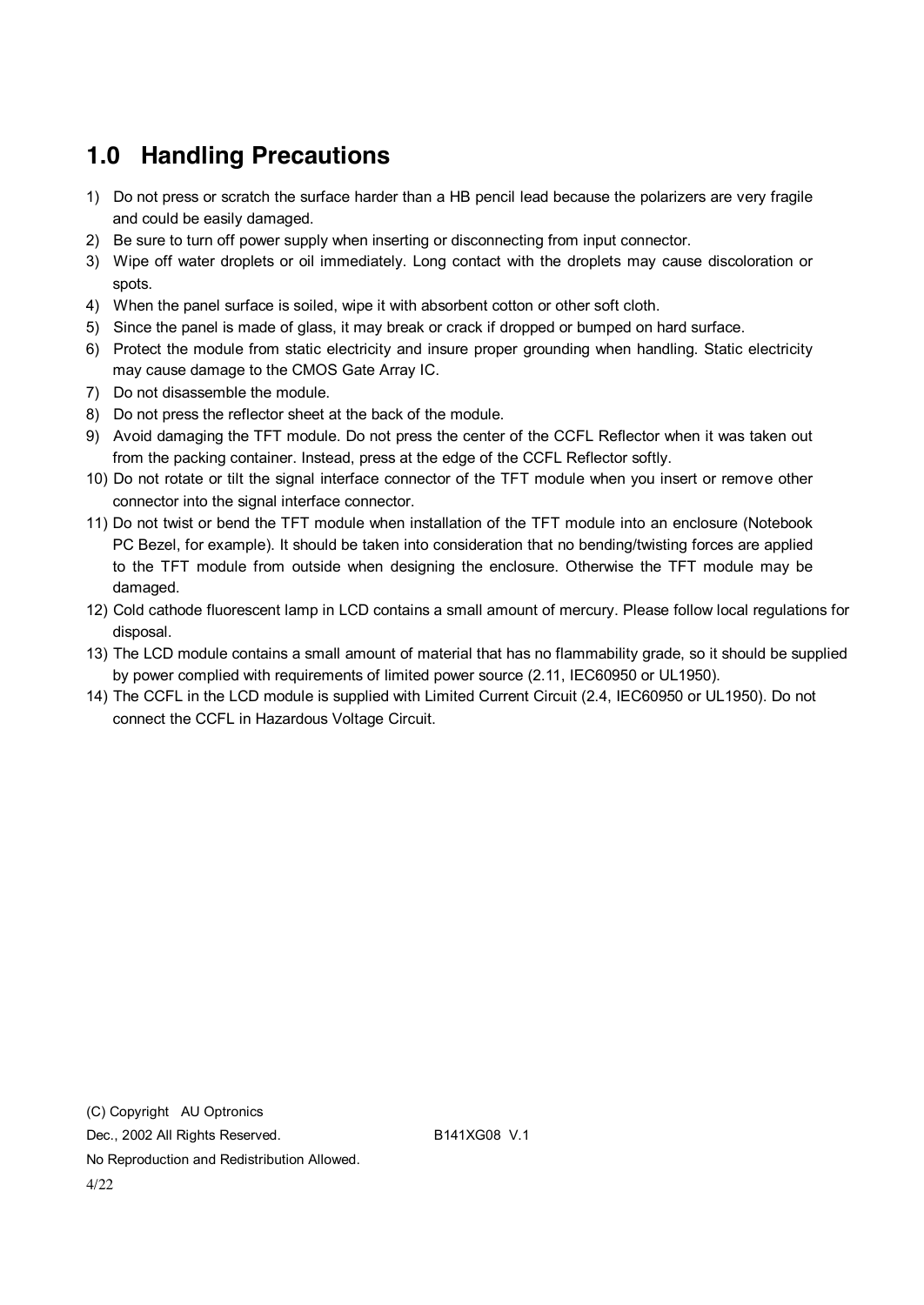## **2.0 General Description**

This specification applies to the 14.1 inch Color TFT/LCD Module B141XG08 V1

This module is designed for a display unit of notebook style personal computer.

The screen format is intended to support the XGA (1024(H) x 768(V)) screen and 262k colors (RGB 6-bits data driver).

All input signals are LVDS interface compatible.

This module does not contain an inverter card for backlight.

#### **2.1 Display Characteristics**

The following items are characteristics summary on the table under 25 ℃ condition:

| <b>ITEMS</b>                        | Unit                                   | <b>SPECIFICATIONS</b>                            |
|-------------------------------------|----------------------------------------|--------------------------------------------------|
| Screen Diagonal                     | [mm]                                   | 357(14.1")                                       |
| Active Area                         | [mm]                                   | 285.7(H) x 214.3(V)                              |
| Pixels H x V                        |                                        | 1024(x3) x 768                                   |
| <b>Pixel Pitch</b>                  | [mm]                                   | 0.279(per one triad) x 0.279                     |
| Pixel Arrangement                   |                                        | R.G.B. Vertical Stripe                           |
| Display Mode                        |                                        | Normally White                                   |
| Typical White Luminance(CCFL=6.0mA) | [ $cd/m2$ ]                            | 200 Typ.(5 points average)                       |
| Contrast Ratio                      |                                        | 250: 1 Min, 300: 1 Typ                           |
| <b>ResponseTime</b>                 | [msec]                                 | 25 Typ.                                          |
| Nominal Input Voltage VDD           | [Volt]                                 | $+3.3$ Typ.                                      |
| <b>Typical Power Consumption</b>    | [Watt]                                 | 5.3 Watt (w/o Inverter, All black pattern)@LCM   |
| (VDD line + VCFL line)              |                                        | circuit 1.4 Watt(typ.), B/L input 3.9 Watt(typ.) |
| Weight                              | [Grams]                                | 420g Max. (w/o Inverter)                         |
| <b>Physical Size</b>                | [mm]                                   | 299(W) x 228(H) x 5.5(D) Max.                    |
| <b>Electrical Interface</b>         |                                        | R/G/B Data, 3 Sync, Signals, Clock (4 pairs      |
|                                     |                                        | LVDS)                                            |
| <b>Support Color</b>                |                                        | Native 262K colors (RGB 6-bit data driver)       |
| Temperature Range                   |                                        |                                                  |
| Operating                           | $\mathsf{I}^\circ\mathsf{C}\mathsf{I}$ | 0 to $+50$                                       |
| Storage (Shipping)                  | $\overline{\mathsf{C}}$                | $-20$ to $+60$                                   |

(C) Copyright AU Optronics Dec., 2002 All Rights Reserved. B141XG08 V.1 No Reproduction and Redistribution Allowed.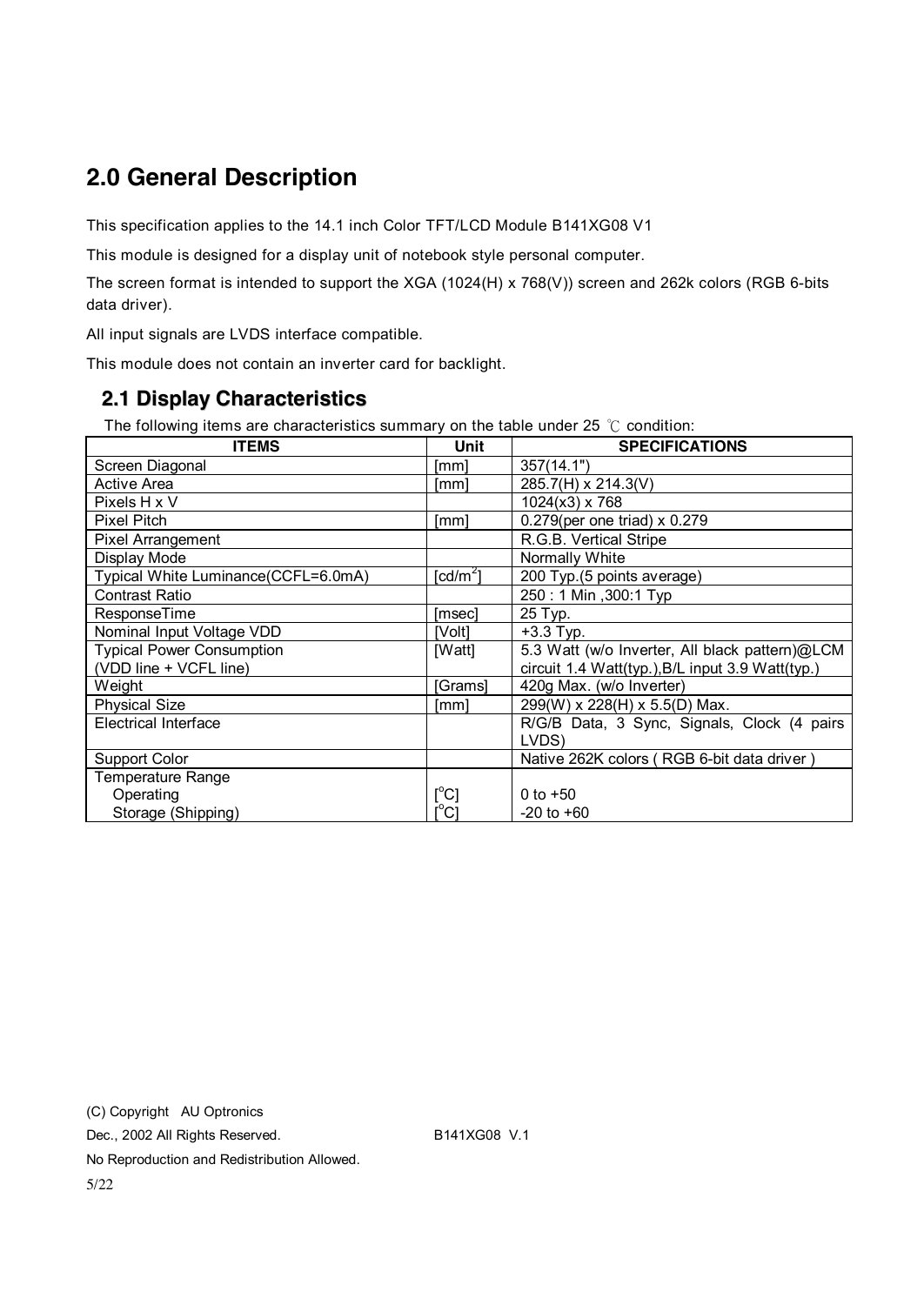### **2.2 Functional Block Diagram**

The following diagram shows the functional block of the 14.1 inches Color TFT/LCD Module:



(C) Copyright AU Optronics Dec., 2002 All Rights Reserved. B141XG08 V.1 No Reproduction and Redistribution Allowed. 6/22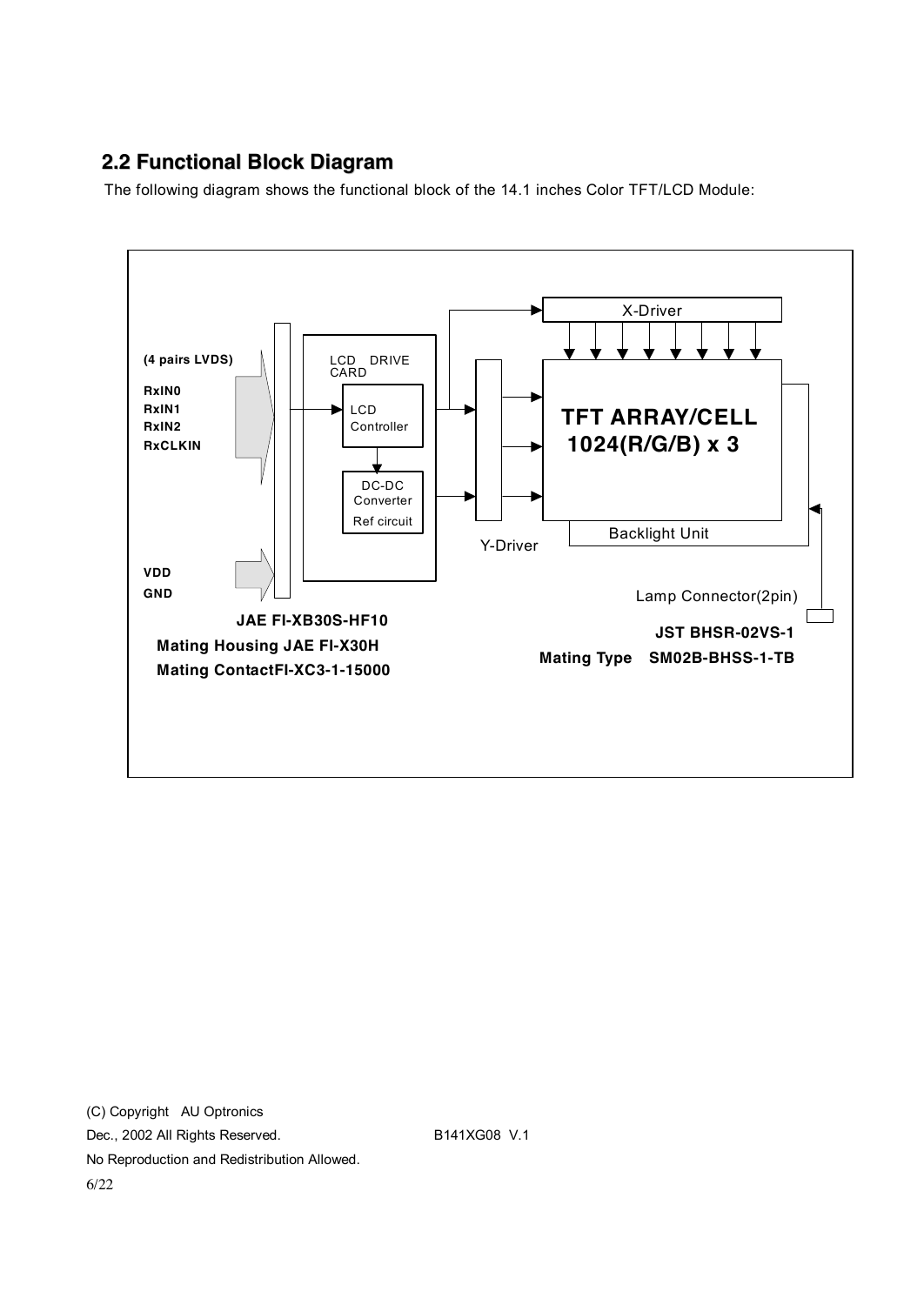# **3.0 Absolute Maximum Ratings**

| <b>Item</b>                  | Symbol      | Min                      | Max                 | Unit                          | <b>Conditions</b> |
|------------------------------|-------------|--------------------------|---------------------|-------------------------------|-------------------|
| Logic/LCD Drive Voltage      | VDD.        | $-0.3$                   | $+4.0$              | <b>IVolt1</b>                 |                   |
| Input Voltage of Signal      | Vin         | $-0.3$                   | $VDD+0.3$           | [Volt]                        |                   |
| <b>CCFL Current</b>          | <b>ICFL</b> | $\overline{\phantom{0}}$ |                     | $[mA]$ rms                    |                   |
| <b>CCFL Ignition Voltage</b> | Vs          |                          | $1160(25^{\circ}C)$ | Vrms                          | Note 1            |
| <b>Operating Temperature</b> | TOP         | 0                        | $+50$               | $\mathsf{I}^\circ\mathsf{Cl}$ | Note 2            |
| <b>Operating Humidity</b>    | <b>HOP</b>  | 5                        | 95                  | [%RH]                         | Note 2            |
| Storage Temperature          | TST         | $-20$                    | $+60$               | [°C]                          | Note 2            |
| <b>Storage Humidity</b>      | <b>HST</b>  | 5                        | 95                  | [%RH]                         | Note 2            |
| Vibration                    |             |                          | 2.16 10-500         | [G Hz]                        |                   |
| Shock                        |             |                          | 240, 2              | [G ms]                        | Half sine wave    |

Absolute maximum ratings of the module is as following:

Note 1 : Duration = 50msec

7/22

Note 2 : Maximum Wet-Bulb should be 39℃ and No condensation.

#### **Wet bulb temperature chart**

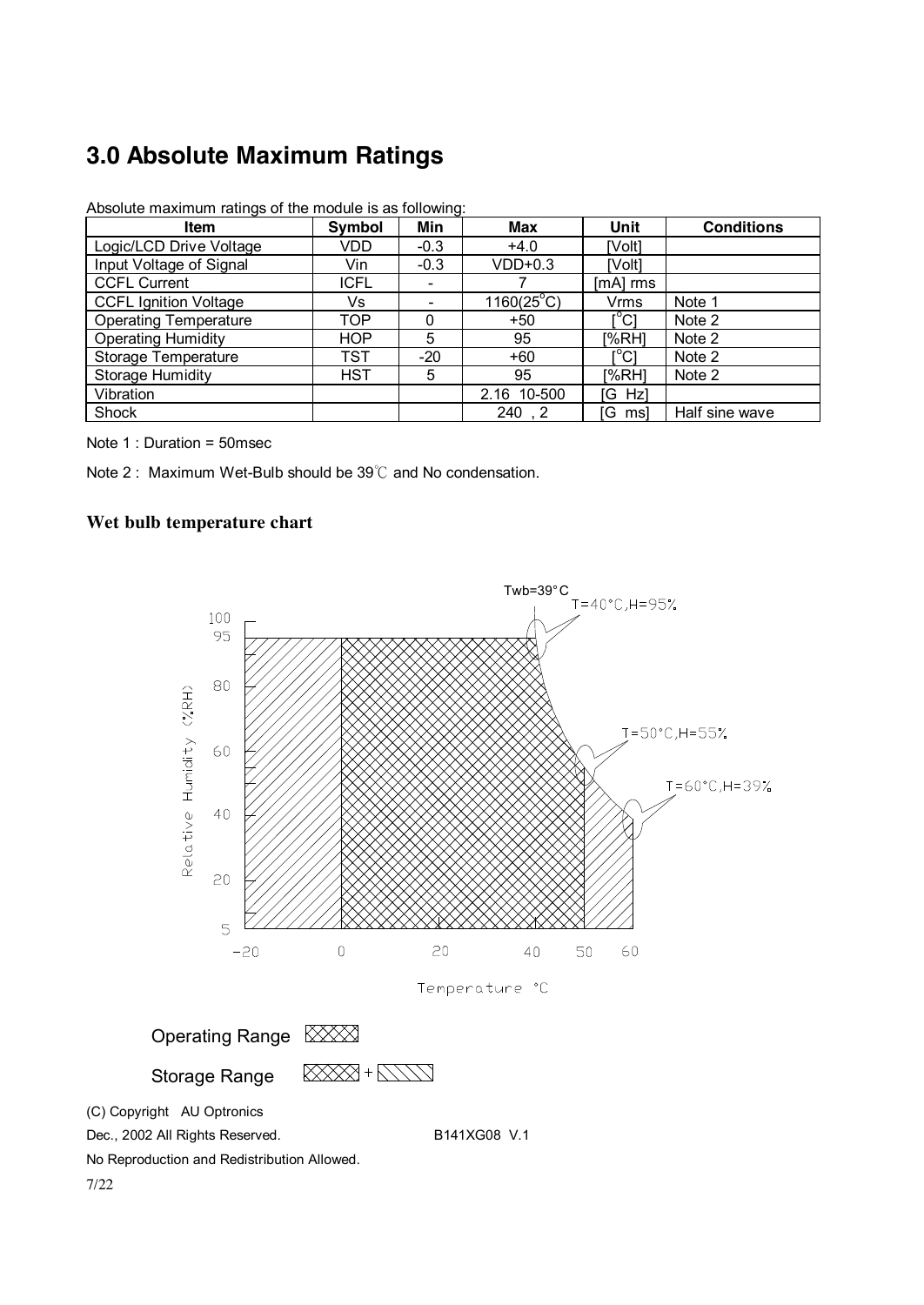# **4.0 Optical Characteristics**

| <b>Item</b>                   | Unit                   | <b>Conditions</b>     | Min.  | Typ.  | Max.  | <b>Note</b>    |
|-------------------------------|------------------------|-----------------------|-------|-------|-------|----------------|
| <b>Viewing Angle</b>          | [degree]               | Horizontal<br>(Right) | 40    |       |       | 3,7            |
|                               | [degree]               | $CR = 10$<br>(Left)   | 40    |       |       |                |
|                               | [degree]               | Vertical<br>(Upper)   | 10    |       |       |                |
|                               | degree]                | $CR = 10$<br>(Lower)  | 30    |       |       |                |
| Uniformity                    |                        | 5 Points              |       |       | 1.2   | $\overline{2}$ |
| Uniformity                    |                        | 13 Points             |       |       | 1.5   |                |
| Contrast ratio                |                        |                       | 250   | 300   |       | 6              |
| Response Time                 | [msec]                 | Rising                |       | 10    | 15    | 5              |
|                               | [msec]                 | Falling               |       | 15    | 20    |                |
| Color / Chromaticity          |                        | Red x                 | 0.57  | 0.600 | 0.63  | 3,7            |
| Coordinates (CIE)             |                        | Red y                 | 0.31  | 0.340 | 0.37  |                |
|                               |                        | Green x               | 0.28  | 0.310 | 0.34  |                |
|                               |                        | Green y               | 0.53  | 0.560 | 0.59  |                |
|                               |                        | Blue x                | 0.12  | 0.150 | 0.18  |                |
|                               |                        | Blue y                | 0.10  | 0.130 | 0.16  |                |
|                               |                        | White x               | 0.283 | 0.313 | 0.343 |                |
|                               |                        | White y               | 0.299 | 0.329 | 0.359 |                |
| White Luminance<br>CCFL 6.0mA | $\lceil cd/m^2 \rceil$ | 5 points average      | 170   | 200   |       | 1,3,4          |

The optical characteristics are measured under stable conditions as follows under 25℃ condition:

Note 1: 5 & 13 points position (Display area : 285.7mm x 214.3)



(C) Copyright AU Optronics

Dec., 2002 All Rights Reserved. B141XG08 V.1

No Reproduction and Redistribution Allowed.

8/22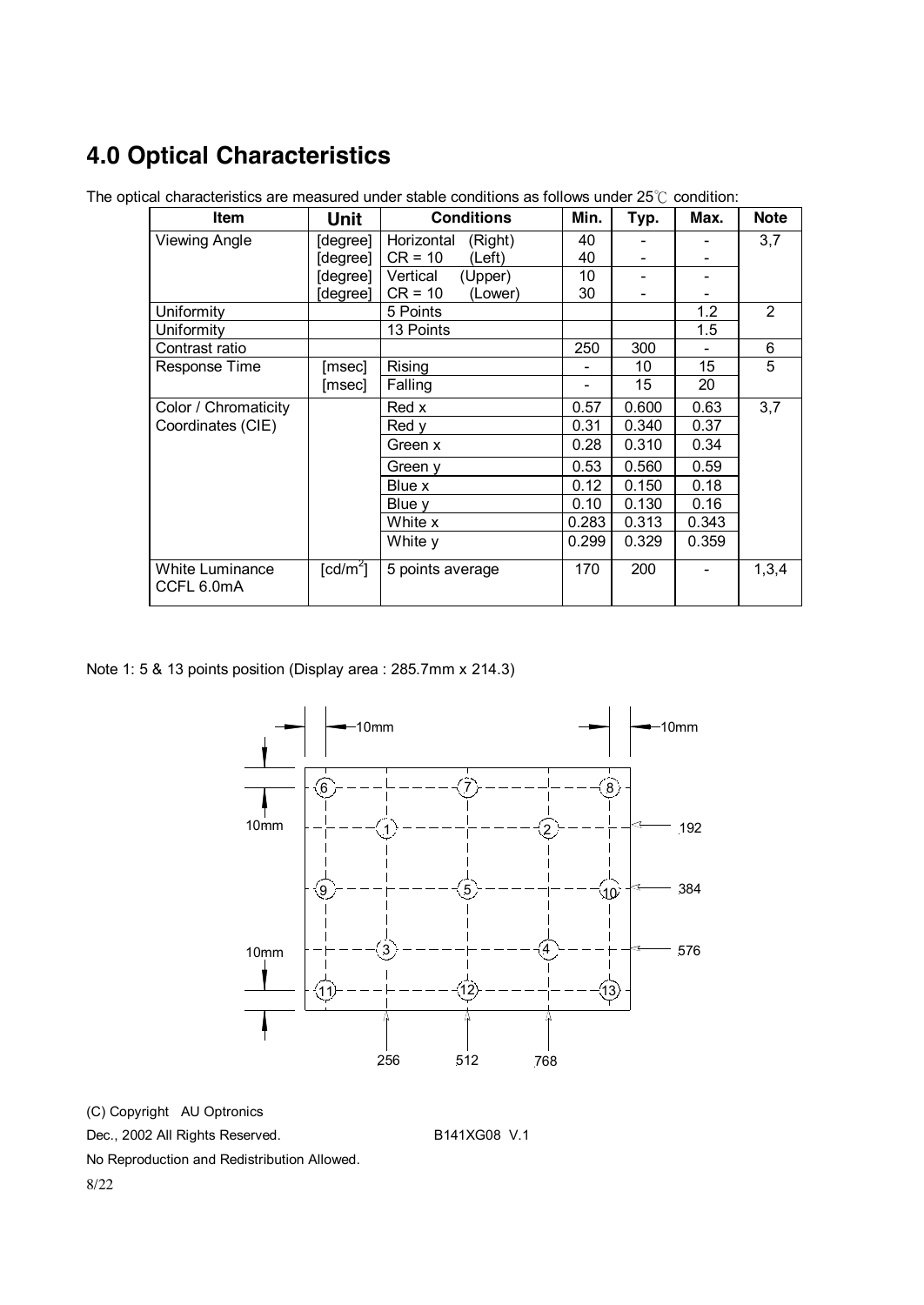Note 2: Definition of white uniformity:

White uniformity is defined as the following with five/thirteen measurements (1~13) at Figure in Note (1). .

$$
\delta_{ws} = \frac{\text{Maximum brightness of five } (1,2,3,4,5) \text{ points}}{\text{Minimum brightness of five } (1,2,3,4,5) \text{ points}}
$$
\n
$$
\delta_{ws} = \frac{\text{Maximum brightness of thirteen points}}{\text{Minimum brightness of thirteen points}}
$$

#### Note 3: Measurement method

The LCD module should be stabilized at given temperature for 30 minutes to avoid abrupt temperature change during measuring. In order to stabilize the luminance, the measurement should be executed after lighting Backlight for 30 minutes in a stable, windless and dark room.



Center of the screen

Note 4: Definition of Average Luminance of White  $(Y_L)$ :

Measure the luminance of gray level 63 at 5 points,  $Y_L = [L (1) + L (2) + L (3) + L (4) + L (5)]$  / 5

(C) Copyright AU Optronics Dec., 2002 All Rights Reserved. B141XG08 V.1 No Reproduction and Redistribution Allowed. 9/22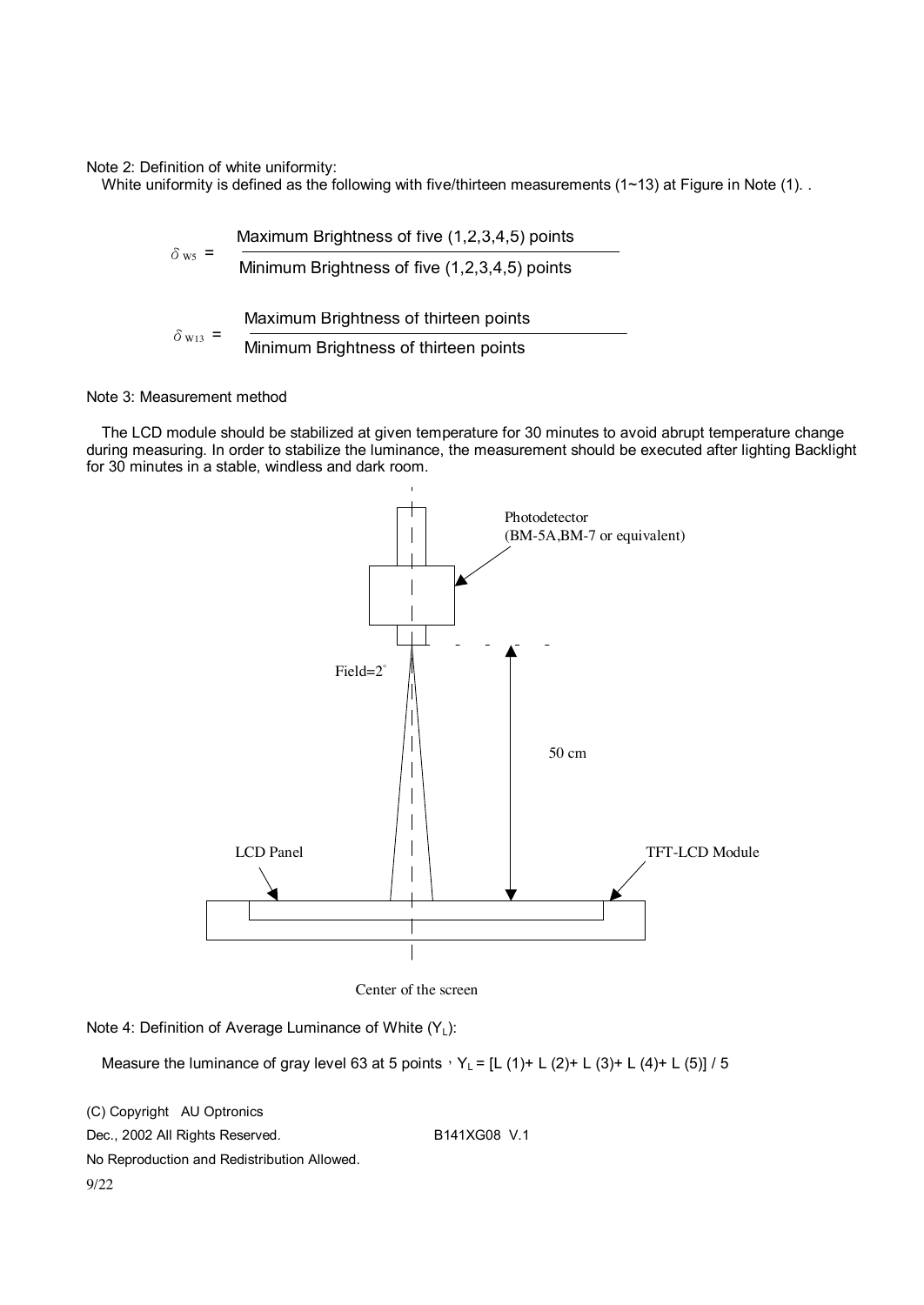L (x) is corresponding to the luminance of the point X at Figure in Note (1).

Note 5: Definition of response time:

The output signals of BM-7 or equivalent are measured when the input signals are changed from "Black" to "White" (falling time) and from "White" to "Black" (rising time), respectively. The response time interval between the 10% and 90% of amplitudes. Refer to figure as below.



Note 6. Definition of contrast ratio:

Contrast ratio is calculated with the following formula.

Contrast ratio (CR)= Brightness on the "White" state Brightness on the "Black" state

#### Note 7. Definition of viewing angle

 Viewing angle is the measurement of contrast ratio ≧10, at the screen center, over a 180° horizontal and 180° vertical range (off-normal viewing angles). The 180° viewing angle range is broken down as follows; 90° ( $\theta$ ) horizontal left and right and 90° (Φ) vertical, high (up) and low (down). The measurement direction is typically perpendicular to the display surface with the screen rotated about its center to develop the desired measurement viewing angle.

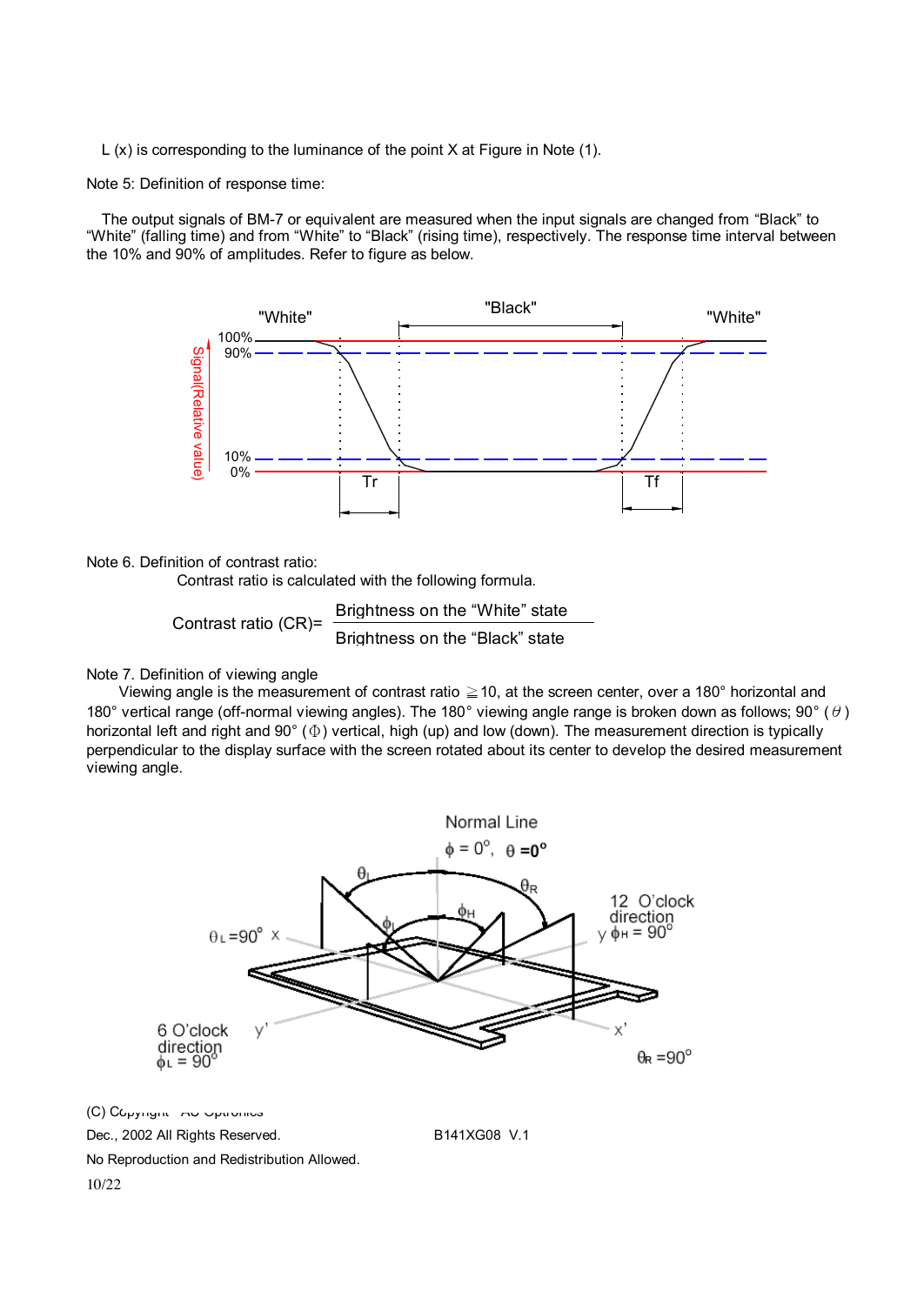## **5.0 Signal Interface**

### **5.1 Connectors**

Physical interface is described as for the connector on module.

These connectors are capable of accommodating the following signals and will be following components.

| <b>Connector Name / Designation</b> | For Signal Connector |
|-------------------------------------|----------------------|
| <b>Manufacturer</b>                 | JAF.                 |
| <b>Type / Part Number</b>           | FI-XB30S-HF10        |
| <b>Mating Housing/Part Number</b>   | FI-X30H              |
| <b>Mating Contact/Part Number</b>   | FI-XC3-1-15000       |
|                                     |                      |
| <b>Connector Name / Designation</b> | For Lamp Connector   |

| <b>Connector Name / Designation</b> | For Lamp Connector |
|-------------------------------------|--------------------|
| Manufacturer                        | JST                |
| <b>Type / Part Number</b>           | BHSR-02VS-1        |
| <b>Mating Type / Part Number</b>    | SM02B-BHSS-1-TB    |

#### **5.2 Signal Pin**

| Pin# | <b>Signal Name</b> | Pin#      | <b>Signal Name</b>  |
|------|--------------------|-----------|---------------------|
|      | GND                | 2         | VDD                 |
| 3    | VDD                |           | $V_{EDID}$          |
| 5    | NC.                | 6         | CLK <sub>EDID</sub> |
|      | <b>DATAEDID</b>    | 8         | RxIN0-              |
| 9    | RxIN0+             | 10        | <b>GND</b>          |
| 11   | RxIN1-             | 12        | RxIN1+              |
| 13   | <b>GND</b>         | 14        | RxIN2-              |
| 15   | RxIN2+             | 16        | <b>GND</b>          |
| 17   | RxCLKIN-           | 18        | RxCLKIN+            |
| 19   | GND                | $20 - 30$ | <b>NC</b>           |

#### **5.3 Signal Description**

The module uses a LVDS receiver embedded in AUO's ASIC. LVDS is a differential signal technology for LCD interface and high-speed data transfer device.

| <b>Signal Name</b>  | <b>Description</b>                                              |
|---------------------|-----------------------------------------------------------------|
| $V_{EDID}$          | +3.3V EDID Power                                                |
| CLK <sub>EDID</sub> | <b>EDID Clock Input</b>                                         |
| <b>DATAEDID</b>     | <b>EDID Data Input</b>                                          |
| RxIN0-, RxIN0+      | LVDS differential data input (Red0-Red5, Green0)                |
| RxIN1-, RxIN1+      | LVDS differential data input(Green1-Green5, Blue0-Blue1)        |
| RxIN2-, RxIN2+      | LVDS differential data input(Blue2-Blue5, Hsync, Vsync, DSPTMG) |
| RxCLKIN-, RxCLKIN0+ | LVDS differential clock input                                   |
| <b>VDD</b>          | +3.3V Power Supply                                              |
| <b>GND</b>          | Ground                                                          |

**Note**: Input signals shall be in low status when VDD is off.

(C) Copyright AU Optronics

Dec., 2002 All Rights Reserved. B141XG08 V.1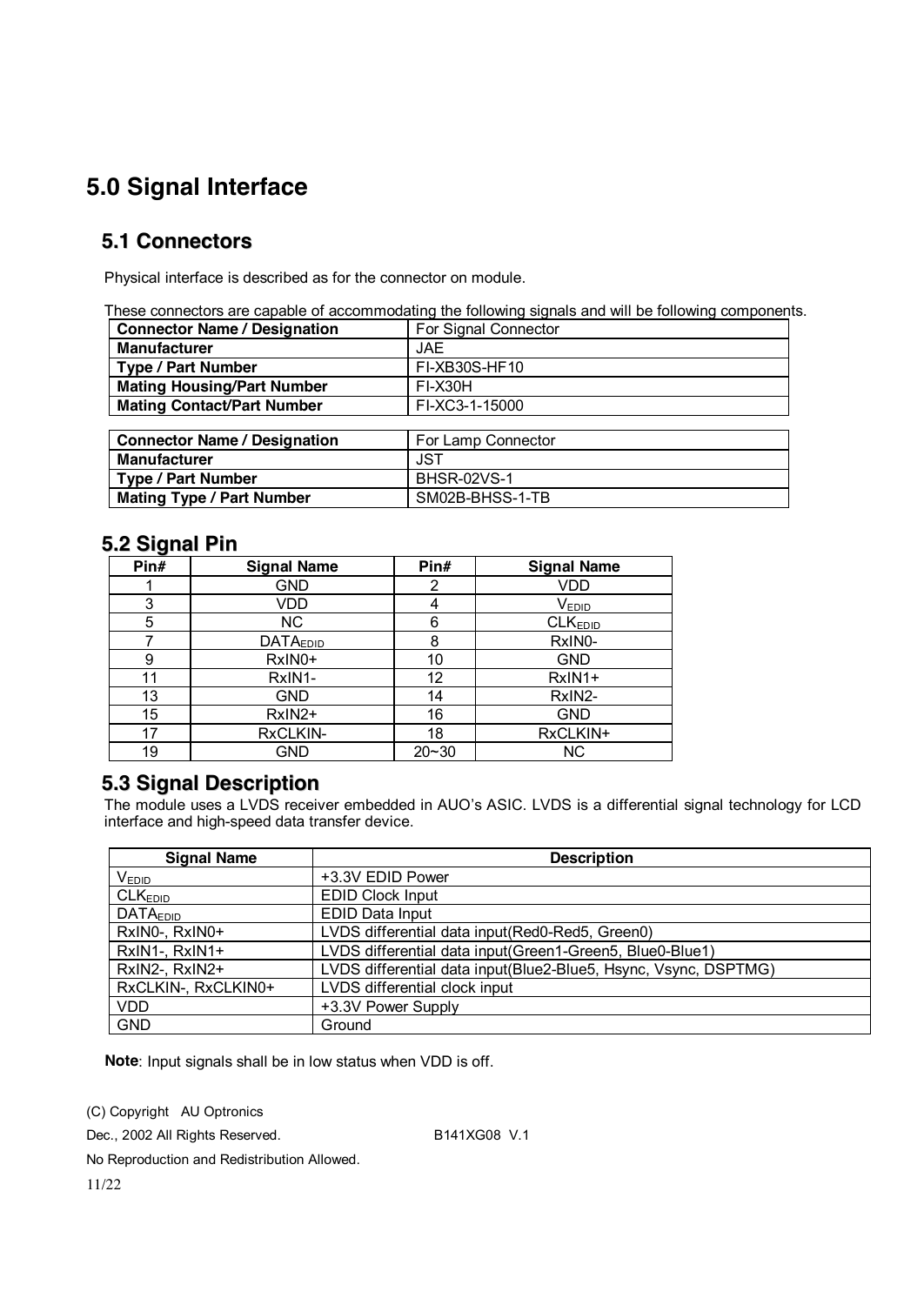Internal circuit of LVDS inputs are as following.

| <b>Signal Name</b> | <b>Description</b>      |                                                             |
|--------------------|-------------------------|-------------------------------------------------------------|
| +RED5              | Red Data 5 (MSB)        | Red-pixel Data                                              |
| +RED4              | Red Data 4              | Each red pixel's brightness data consists of these 6 bits   |
| +RED3              | Red Data 3              | pixel data.                                                 |
| +RED2              | Red Data 2              |                                                             |
| +RED1              | Red Data 1              |                                                             |
| +RED0              | Red Data 0 (LSB)        |                                                             |
|                    | <b>Red-pixel Data</b>   |                                                             |
| +GREEN 5           | Green Data 5 (MSB)      | Green-pixel Data                                            |
| +GREEN 4           | Green Data 4            | Each green pixel's brightness data consists of these 6 bits |
| +GREEN 3           | Green Data 3            | pixel data.                                                 |
| +GREEN 2           | Green Data 2            |                                                             |
| +GREEN 1           | Green Data 1            |                                                             |
| +GREEN 0           | Green Data 0 (LSB)      |                                                             |
|                    | <b>Green-pixel Data</b> |                                                             |
| +BLUE 5            | Blue Data 5 (MSB)       | <b>Blue-pixel Data</b>                                      |
| +BLUE 4            | Blue Data 4             | Each blue pixel's brightness data consists of these 6 bits  |
| +BLUE 3            | Blue Data 3             | pixel data.                                                 |
| +BLUE 2            | Blue Data 2             |                                                             |
| +BLUE 1            | Blue Data 1             |                                                             |
| +BLUE 0            | Blue Data 0 (LSB)       |                                                             |
|                    | <b>Blue-pixel Data</b>  |                                                             |
| -DTCLK             | <b>Data Clock</b>       | The typical frequency is 65.0 MHz. The signal is used to    |
|                    |                         | strobe the pixel data and DSPTMG signals. All pixel data    |
|                    |                         | shall be valid at the falling edge when the DSPTMG          |
|                    |                         | signal is high.                                             |
| <b>DSPTMG</b>      | <b>Display Timing</b>   | This signal is strobed at the falling edge of               |
|                    |                         | -DTCLK. When the signal is high, the pixel data shall be    |
|                    |                         | valid to be displayed.                                      |
| <b>VSYNC</b>       | <b>Vertical Sync</b>    | The signal is synchronized to -DTCLK.                       |
| <b>HSYNC</b>       | <b>Horizontal Sync</b>  | The signal is synchronized to -DTCLK.                       |

**Note:** Output signals from any system shall be low or Hi-Z state when VDD is off.

### **5.4 Signal Electrical Characteristics**

Input signals shall be in low status when VDD is off.

It is recommended to refer the specifications of SN75LVDS86DGG (Texas Instruments) in detail.

Signal electrical characteristics are as follows;

| <b>Parameter</b> | <b>Condition</b>        | Min    | Max | Unit |
|------------------|-------------------------|--------|-----|------|
|                  | Differential Input High |        |     |      |
| ∨th              | Voltage(Vcm=+1.2V)      |        | 100 | [mV] |
|                  | Differential Input Low  |        |     |      |
| Vtl              | Voltage(Vcm=+1.2V)      | $-100$ |     | ſmV  |

(C) Copyright AU Optronics

Dec., 2002 All Rights Reserved. B141XG08 V.1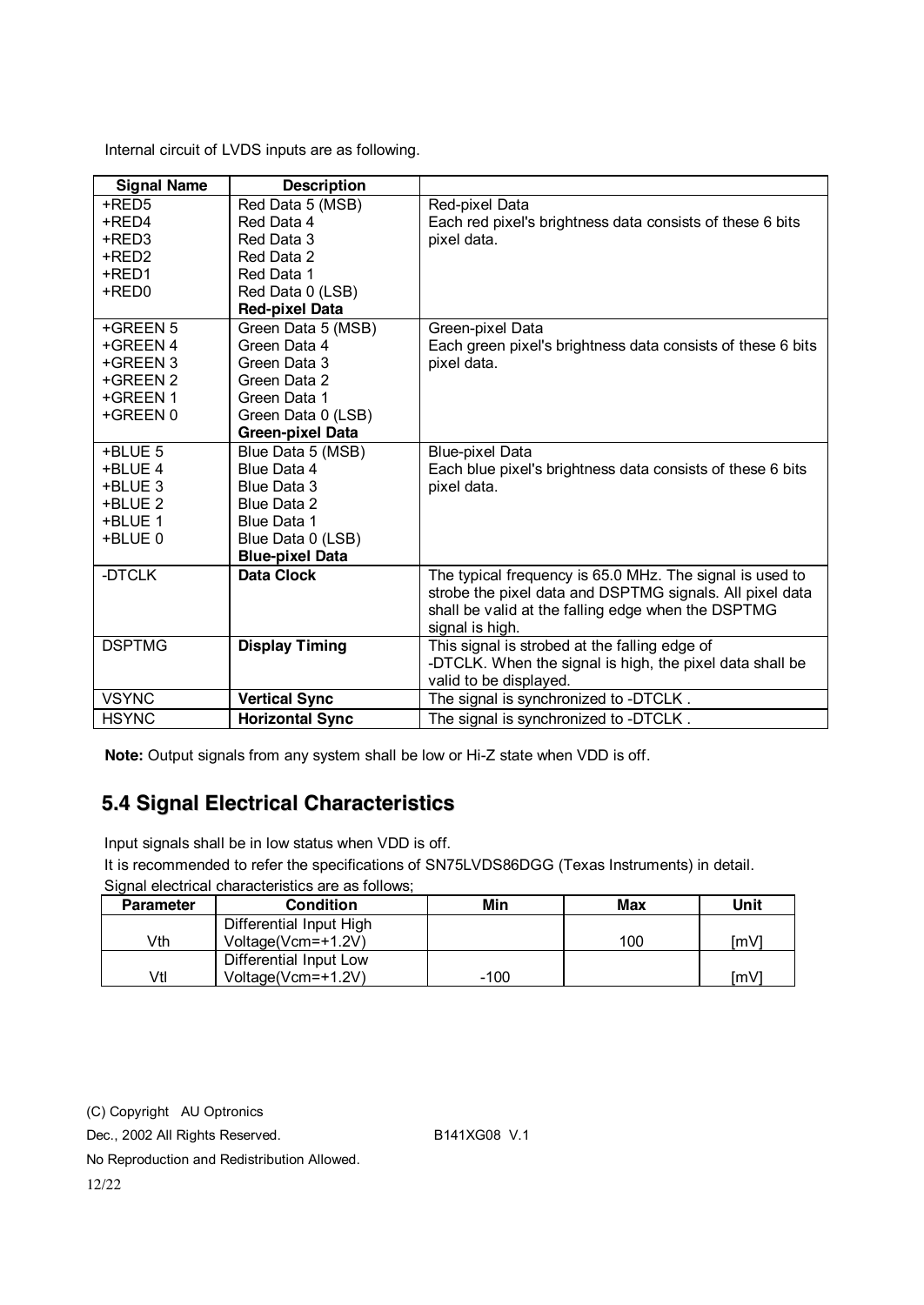#### LVDS Macro AC characteristics are as follows:

|                       | Min.  | Max.  |
|-----------------------|-------|-------|
| Clock Frequency (F)   | 50MHz | 67MHz |
| Data Setup Time (Tsu) | 600ps |       |
| Data Hold Time (Thd)  | 600ps |       |



### **5.5 Signal for Lamp connector**

| Pin # | <b>Signal Name</b> |
|-------|--------------------|
|       | Lamp High Voltage  |
|       | Lamp Low Voltage   |

(C) Copyright AU Optronics Dec., 2002 All Rights Reserved. B141XG08 V.1 No Reproduction and Redistribution Allowed. 13/22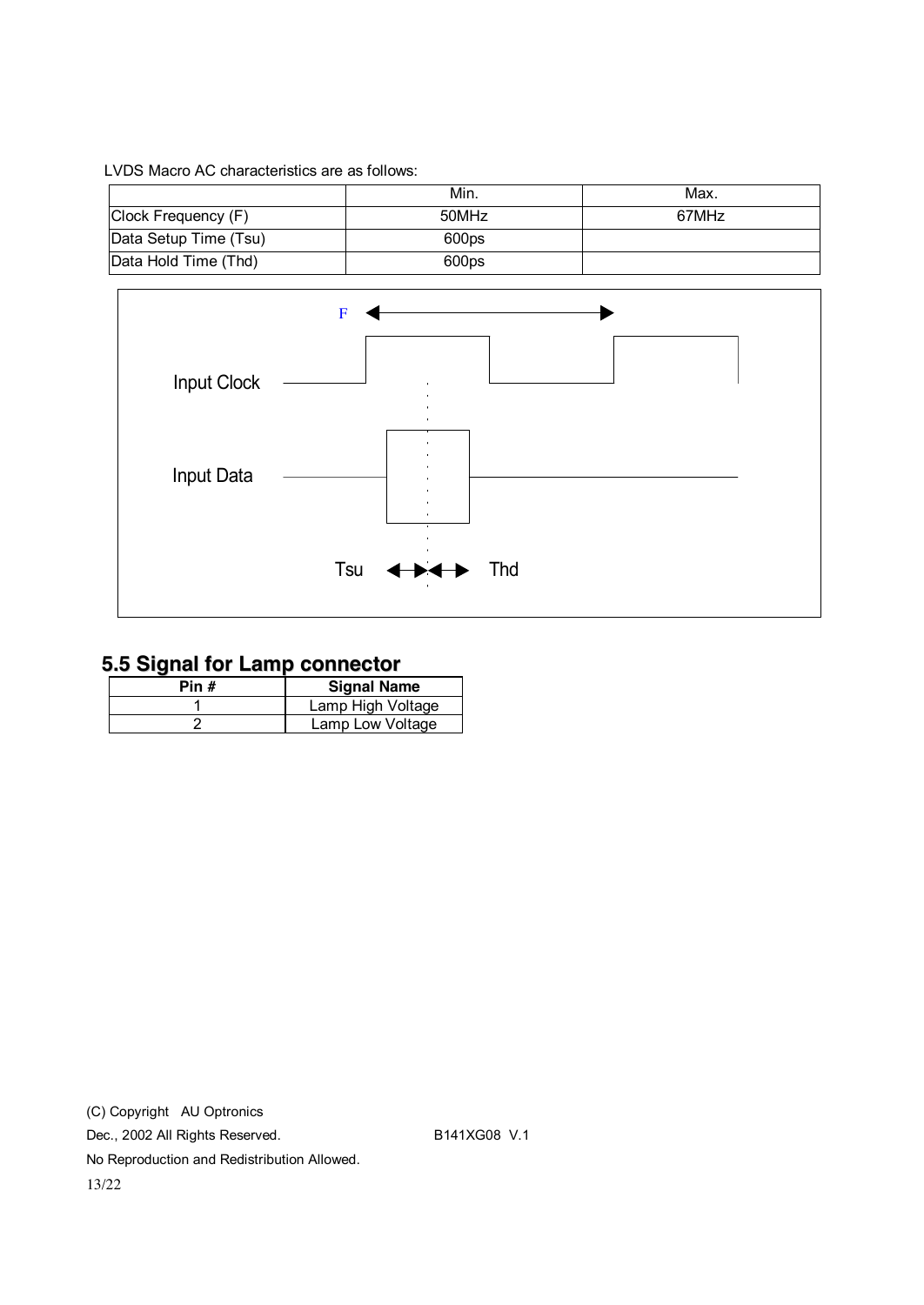## **6.0 Pixel Format Image**



Following figure shows the relationship of the input signals and LCD pixel format.

### **7.0 Parameter guide line for CCFL Inverter**

| <b>Parameter</b>                          | Min | <b>DP-1</b> | Max  | <b>Units</b>         | <b>Condition</b>                        |
|-------------------------------------------|-----|-------------|------|----------------------|-----------------------------------------|
| White Luminance<br>5 points average       | 170 | 200         |      | [cd/m <sup>2</sup> ] | $(Ta=25^{\circ}C)$                      |
| CCFL current(ICFL)                        |     | 6.0         | 7.0  | $[mA]$ rms           | $(Ta=25^{\circ}$ C)<br>Note 2           |
| CCFL Frequency(FCFL)                      | 50  | 60          | 70   | [KHz]                | $(Ta=25^{\circ}C)$<br>Note <sub>3</sub> |
| CCFL Ignition Voltage(Vs)                 |     |             | 1500 | [Volt] rms           | $(Ta=0^{\circ}C)$<br>Note 4             |
| <b>CCFL Voltage (Reference)</b><br>(VCFL) |     | 650         |      | [Volt] rms           | $(Ta=25^{\circ}$ C)<br>Note 5           |
| <b>CCFL Power consumption</b><br>(PCFL)   |     | 3.9         |      | [Watt]               | $(Ta=25^{\circ}$ C)<br>Note 5           |

**Note 1**: DP-1 are AUO recommended Design Points.

\*1 All of characteristics listed are measured under the condition using the AUO Test inverter.

(C) Copyright AU Optronics

Dec., 2002 All Rights Reserved. B141XG08 V.1

No Reproduction and Redistribution Allowed.

14/22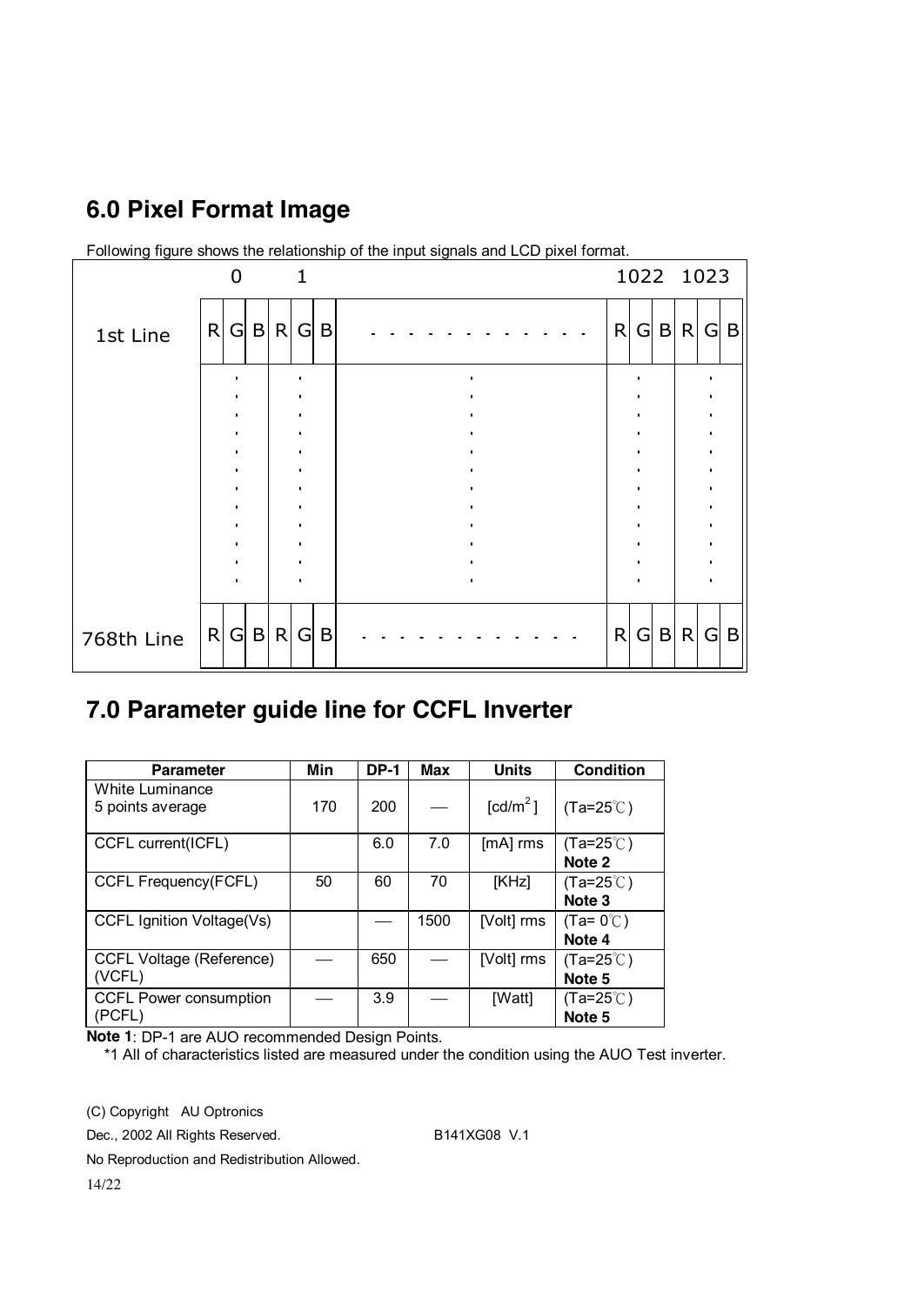\*2 In case of using an inverter other than listed, it is recommended to check the inverter carefully. Sometimes, interfering noise stripes appear on the screen, and substandard luminance or flicker at low power may happen.

\*3 In designing an inverter, it is suggested to check safety circuit ver carefully. Impedance of CCFL, for instance, becomes more than 1 [M ohm] when CCFL is damaged.

\*4 Generally, CCFL has some amount of delay time after applying start-up voltage. It is recommended to keep on applying start-up voltage for 1 [Sec] until discharge.

\*5 The CCFL inverter operating frequency must be carefully chosen so that no interfering noise stripes on the screen were induced.

\*6 Reducing CCFL current increases CCFL discharge voltage and generally increases CCFL discharge frequency. So all the parameters of an inverter should be carefully designed so as not to produce too much leakage current from high-voltage output of the inverter.

**Note 2**: It should be employed the inverter, which has "Duty Dimming", if ICCFL is less than 4mA.

- **Note 3**: The CCFL inverter operating frequency should be carefully determined to avoid interference between inverter and TFT LCD.
- Note 4: The inverter open voltage should be designed larger than the lamp starting voltage at T=0<sup>o</sup>C, otherwise backlight may be blinking for a moment after turning on or not be able to turn on. The open voltage should be measured after ballast capacitor. If an inverter has shutdown function it should keep its open voltage. for longer than 1 second even if lamp connector is open.
- **Note 5**: Calculator value for reference (ICFL×VCFL=PCFL)

### 8.0 Interface Timings

Basically, interface timings should match the VESA 1024x768 /60Hz (VG901101) manufacturing guide line timing.

| Symbol       | <b>Description</b>      | Min            | Typ    | Max  | Unit   |
|--------------|-------------------------|----------------|--------|------|--------|
| fdck         | <b>DTCLK Frequency</b>  |                | 65.00  |      | [MHz]  |
| tck          | <b>DTCLK</b> cycle time |                | 15.38  |      | [nsec] |
| tx           | X total time            | 1206           | 1344   | 2047 | [tck]  |
| tacx         | X active time           | 129            | 1024   |      | [tck]  |
| tbkx         | X blank time            | 90             | 320    |      | [tck]  |
| <b>Hsync</b> | H frequency             |                | 48.363 |      | [KHz]  |
| <b>Hsw</b>   | H-Sync width            | $\overline{2}$ | 136    |      | [tck]  |
| <b>Hbp</b>   | H back porch            |                | 160    |      | [tck]  |
| <b>Hfp</b>   | H front porch           | 0              | 24     |      | [tck]  |
| tv           | Y total time            | 771            | 806    | 1023 | [tx]   |
| tacy         | Y active time           |                | 768    |      | [tx]   |
| Vsync        | Frame rate              | (55)           | 60     | 61   | [Hz]   |
| Vw           | V-sync Width            |                | 6      |      | [tx]   |
| Vfp          | V-sync front porch      |                | 3      |      | [tx]   |
| Vbp          | V-sync back porch       | 7              | 29     | 63   | [tx]   |

#### **8.1 Timing Characteristics**

**Note:** Hsw(H-sync width) + Hbp(H-sync back porch) should be less than 515 tck.

(C) Copyright AU Optronics Dec., 2002 All Rights Reserved. B141XG08 V.1 No Reproduction and Redistribution Allowed. 15/22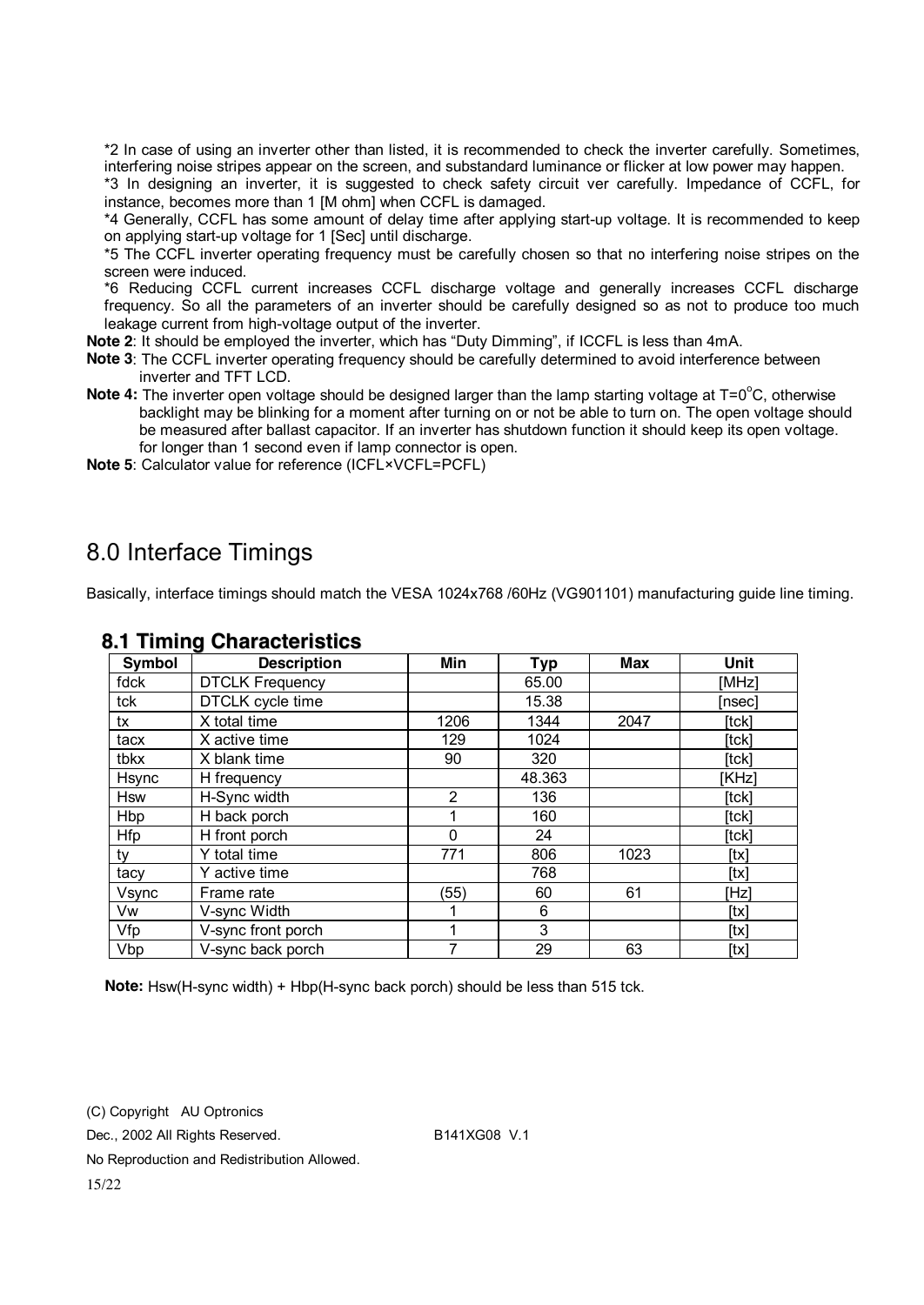### **8.2 Timing Definition**



(C) Copyright AU Optronics Dec., 2002 All Rights Reserved. B141XG08 V.1 No Reproduction and Redistribution Allowed. 16/22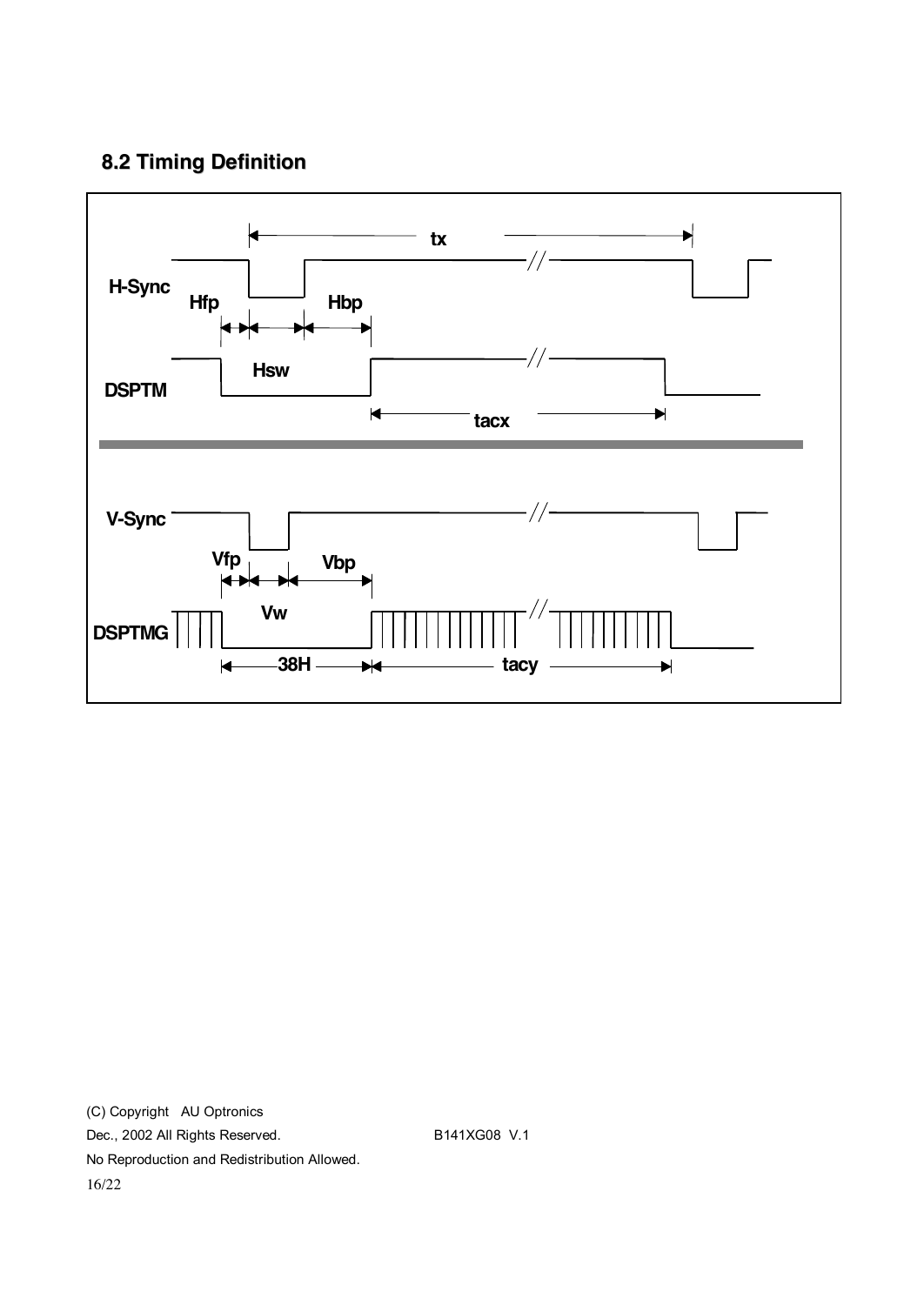### **9.0 Power Consumption**

Input power specifications are as follows;

| <b>Symbol</b>                               | <b>Parameter</b>                                                                                   | Min | <b>Typ</b> | <b>Max</b> | <b>Units</b>  | <b>Condition</b>                            |
|---------------------------------------------|----------------------------------------------------------------------------------------------------|-----|------------|------------|---------------|---------------------------------------------|
| <b>Module</b>                               |                                                                                                    |     |            |            |               |                                             |
| <b>VDD</b>                                  | Logic/LCD Drive<br>Voltage                                                                         | 3.0 | 3.3        | 3.6        | [Volt]        | Load Capacitance 20uF                       |
| <b>PDD</b>                                  | <b>VDD Power</b>                                                                                   |     | 1.4        |            | [Watt]        | All Black Pattern                           |
| PDD Max                                     | <b>VDD Power max</b>                                                                               |     |            | 1.65       | [Watt]        | Max Pattern Note                            |
| IDD                                         | <b>IDD Current</b>                                                                                 |     | 350        |            | mA            | 64 Grayscale Pattern                        |
| <b>IDD Max</b>                              | <b>IDD Current max</b>                                                                             |     |            | 450        | mA            | Vertical stripe line Pattern<br><b>Note</b> |
| VDDrp                                       | Allowable<br>Logic/LCD Drive<br>Ripple Voltage                                                     |     |            | 100        | [mV]<br>p-p   |                                             |
| <b>VDDns</b>                                | Allowable<br>Logic/LCD Drive<br><b>Ripple Noise</b>                                                |     |            | 100        | [mV]<br>p-p   |                                             |
| Lamp                                        |                                                                                                    |     |            |            |               |                                             |
| <b>ICFL</b>                                 | <b>CCFL current</b>                                                                                | 3.0 | 6.0        | 7.0        | [mA]<br>rms   | $(Ta=25^{\circ}C)$                          |
| <b>VCFL</b>                                 | <b>CCFL Voltage</b><br>(Reference)                                                                 |     | 650        |            | [Volt]<br>rms | $(Ta=25^{\circ}C)$                          |
| <b>PCFL</b>                                 | <b>CCFL Power</b><br>consumption                                                                   |     | 3.9        |            | [Watt]        | $(Ta=25^{\circ}C)$                          |
| <b>Power</b><br>Total<br><b>Consumption</b> | 5.3 Watt (w/o Inverter, All black pattern)@LCM circuit 1.4 Watt(typ.), B/L input 3.9<br>Watt(typ.) |     |            |            |               |                                             |

**Note : VDD=3.3V** 

(C) Copyright AU Optronics Dec., 2002 All Rights Reserved. B141XG08 V.1 No Reproduction and Redistribution Allowed. 17/22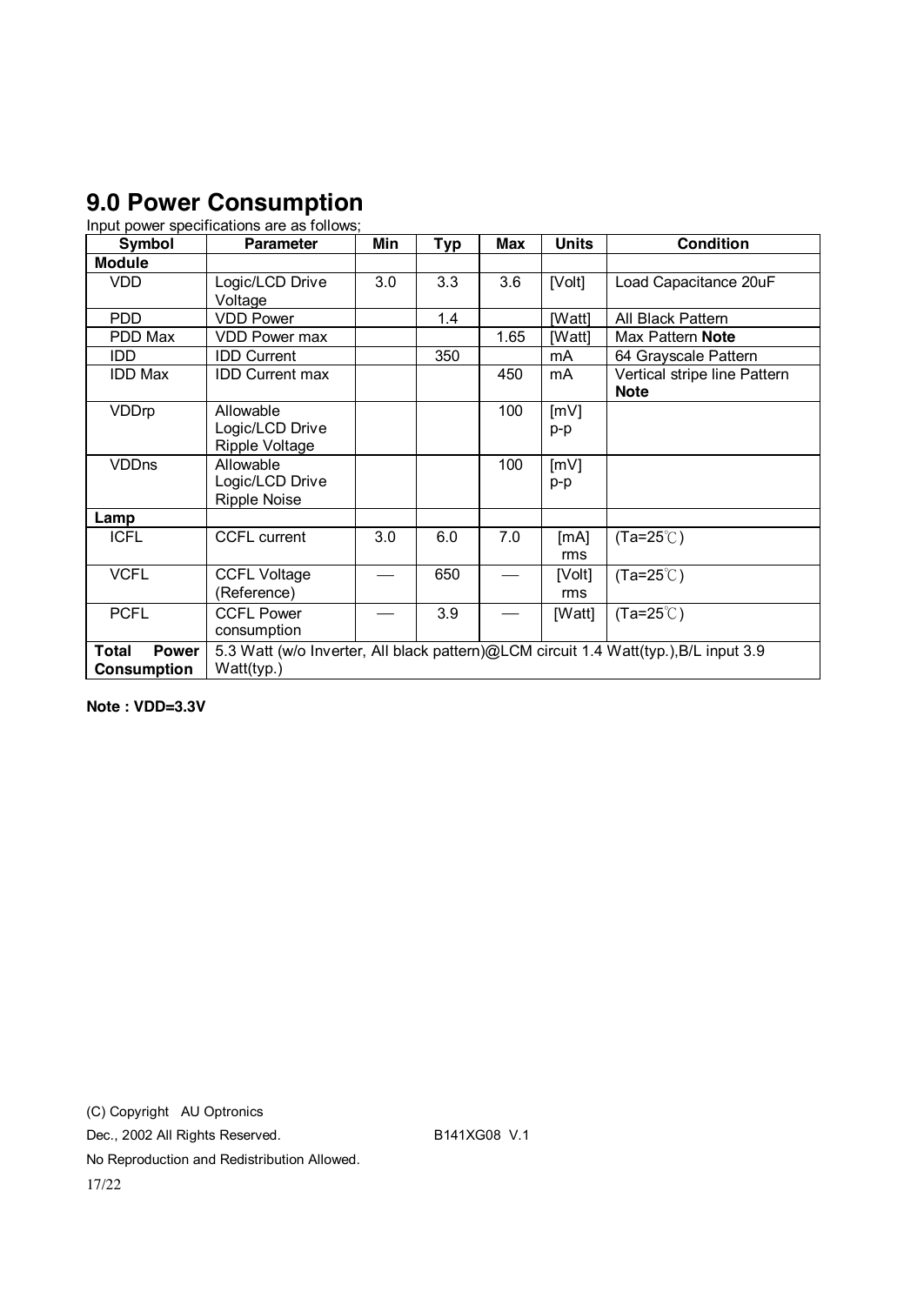### **10. Power ON/OFF Sequence**

VDD power and lamp on/off sequence is as follows. Interface signals are also shown in the chart. Signals from any system shall be Hi-Z state or low level when VDD is off.

Sequence of Power-on/off and signal-on/off



Apply the lamp voltage within the LCD operating range. When the backlight turns on before the LCD operation or the LCD turns off before the backlight turns off, the display may momentarily become abnormal.

(C) Copyright AU Optronics Dec., 2002 All Rights Reserved. B141XG08 V.1 No Reproduction and Redistribution Allowed. 18/22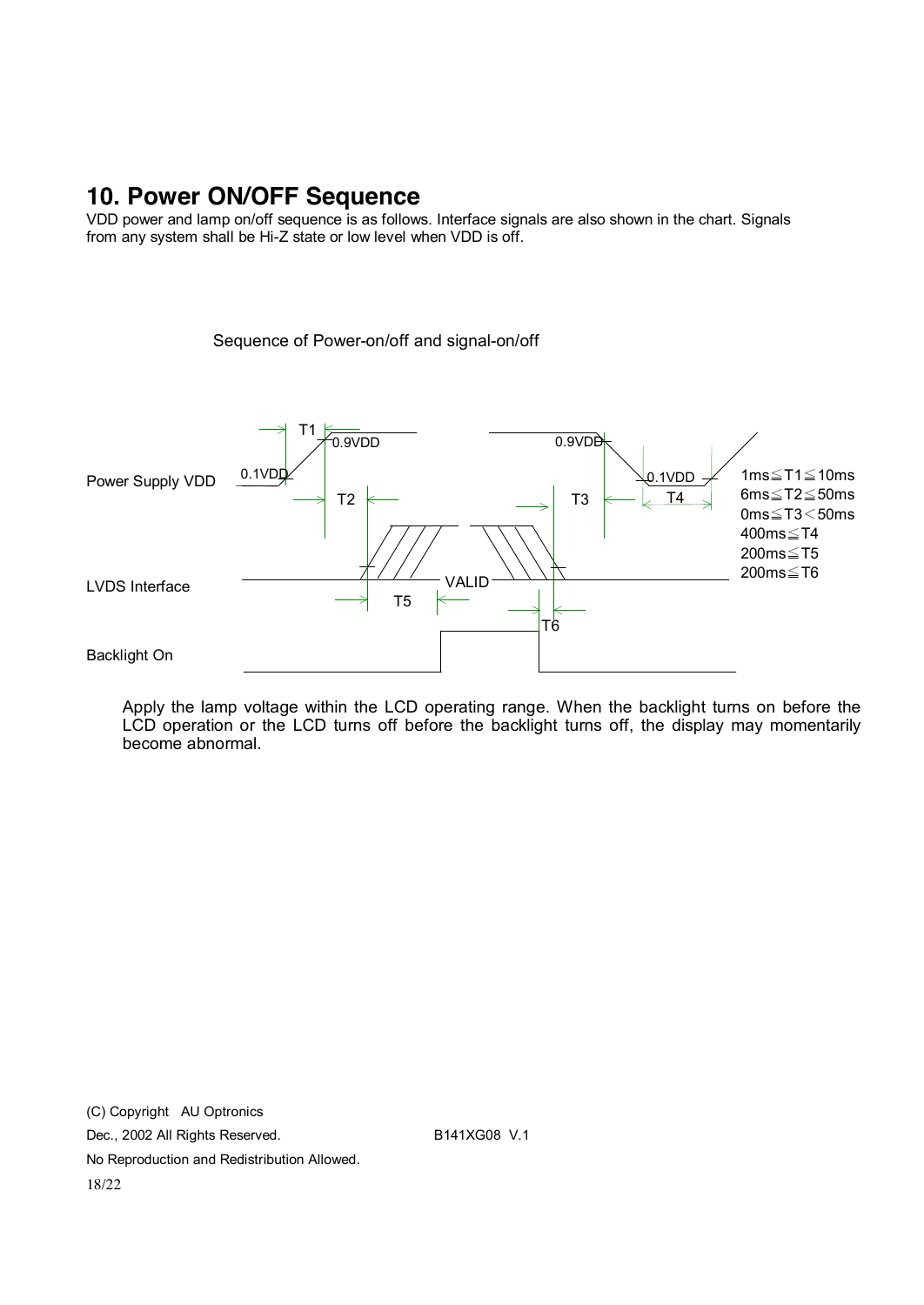## **11.0 Reliability /Safety Requirement**

| <b>Items</b>                     | <b>Required Condition</b>                                                                                                           |  |  |
|----------------------------------|-------------------------------------------------------------------------------------------------------------------------------------|--|--|
| <b>Temperature Humidity Bias</b> | 40℃/90%,300Hr                                                                                                                       |  |  |
| High Temperature Operation       | 50℃/Dry,300Hr                                                                                                                       |  |  |
| Low Temperature Operation        | $0^\circ\text{C}$ ,500Hr                                                                                                            |  |  |
| Continuous Life                  | 25°C, 2000 hours                                                                                                                    |  |  |
| On/Off Test                      | ON/30 sec. OFF/30sec., 30,000 cycles                                                                                                |  |  |
| <b>Hot Storage</b>               | 60℃/40% RH ,240 hours                                                                                                               |  |  |
| Cold Storage                     | -20℃/50% RH ,240 hours                                                                                                              |  |  |
| <b>Thermal Shock Test</b>        | -20°C/30 min ,60°C/30 min 100 cycles                                                                                                |  |  |
| Hot Start Test                   | 50°C/1 Hr min. power on/off per 5 minutes, 5 times                                                                                  |  |  |
| <b>Cold Start Test</b>           | $0^{\circ}$ C/1 Hr min. power on/off per 5 minutes, 5 times                                                                         |  |  |
| Shock Test (Non-Operating)       | 240G, 2ms, Half-sine wave                                                                                                           |  |  |
| Vibration Test (Non-Operating)   | Sinusoidal vibration, 1.5G zero-to-peak, 10 to 500 Hz,<br>0.5 octave/minute; 0.5hr in each of three mutually<br>perpendicular axes. |  |  |
| IESD                             | Contact: operation $\pm$ 8KV / non-operation $\pm$ 10KV<br>Air: operation ±15KV / non-operation ±20KV                               |  |  |
| Altitude Test                    | 10000 ft / operation / 8Hr<br>30000ft / non-operation / 24r                                                                         |  |  |
| Maximum Side Mount Torque        | $2.5$ kgf.cm.                                                                                                                       |  |  |

### **11.1 Reliability Test Conditions**

CCFL Life : 10,000 hours minimum

MTBF(Excluding the CCFL) : 30,000 hours with a confidence level 90%

### 11.2 Safety

UL 60950

(C) Copyright AU Optronics Dec., 2002 All Rights Reserved. B141XG08 V.1 No Reproduction and Redistribution Allowed. 19/22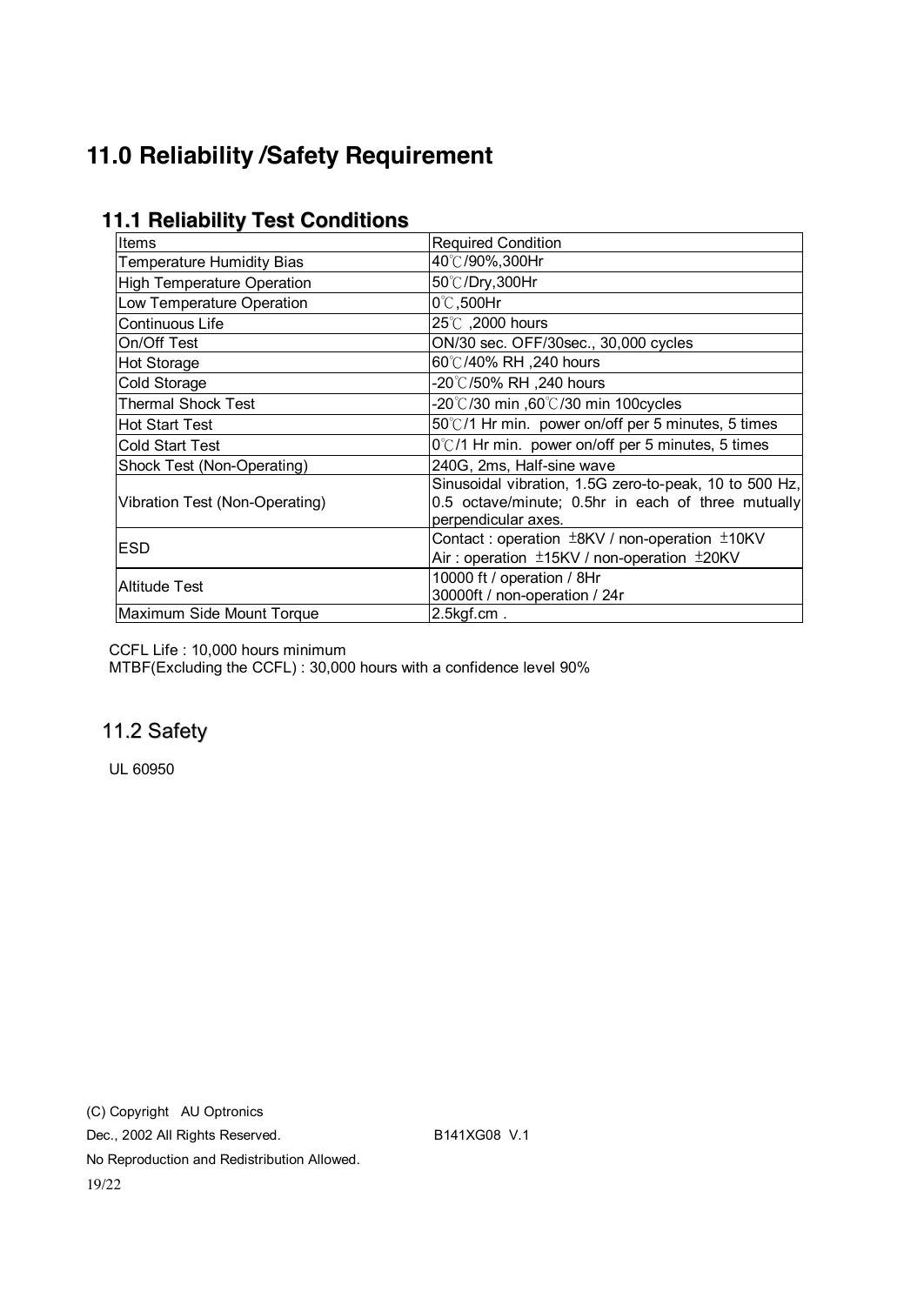# 12.0 Packing dimension



(C) Copyright AU Optronics Dec., 2002 All Rights Reserved. B141XG08 V.1 No Reproduction and Redistribution Allowed. 20/22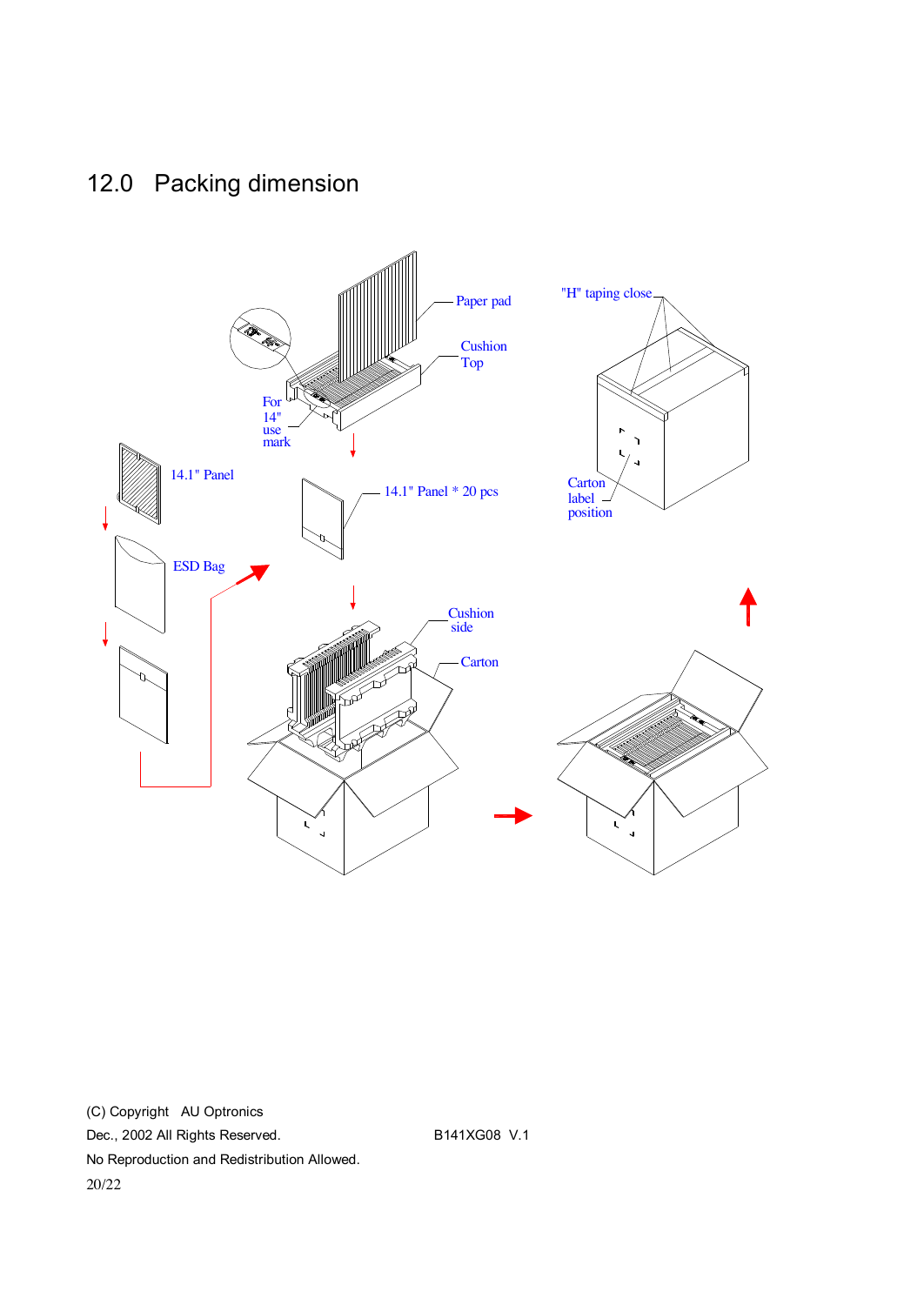

# **13.0 Mechanical Characteristics**

**13.1 LCM Outline dimension (Front View)**

(C) Copyright AU Optronics Dec., 2002 All Rights Reserved. B141XG08 V.1 No Reproduction and Redistribution Allowed. 21/22